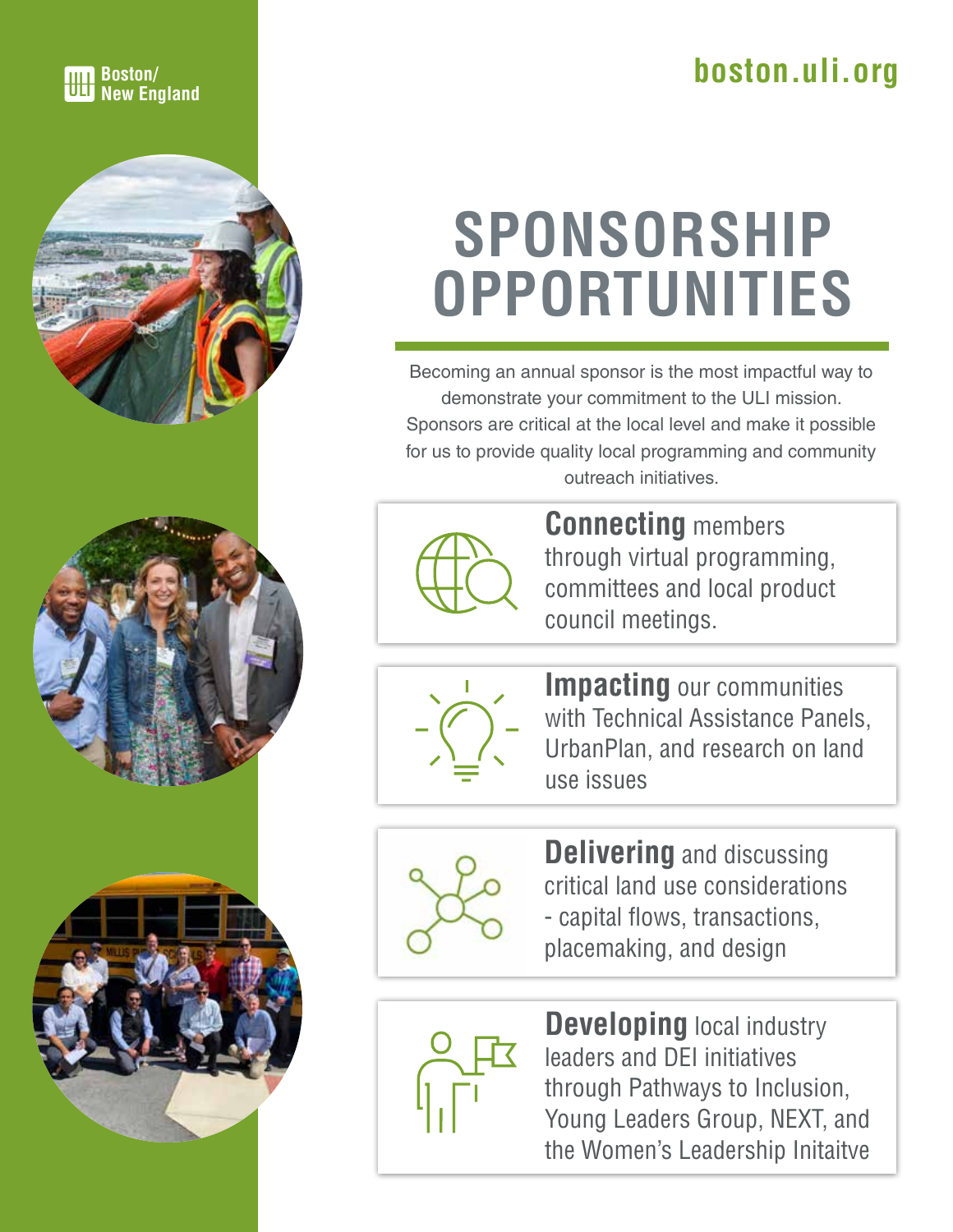### **SPONSORSHIP OPPORTUNITIES**

As a sponsor you'll receive outstanding visibility within the ULI Boston/New England network, plus the opportunity to lead and promote our mission within the region. Annual sponsors receive the following benefits for their contributions:

| <b>SPONSORSHIP</b><br><b>BENEFITS</b>                                                | <b>URBAN</b><br><b>VISIONARY</b><br><b>SPONSOR</b><br>$$15,000+$ | <b>PLATINUM</b><br><b>SPONSOR</b><br>\$7,500 | <b>GOLD</b><br><b>SPONSOR</b><br>\$5,500 | <b>SILVER</b><br><b>SPONSOR</b><br>\$3,500 | <b>BRONZE</b><br><b>SPONSOR</b><br>\$2,500 | <b>FRIEND</b><br>OF ULI<br><b>BOSTON*</b><br>\$500 |
|--------------------------------------------------------------------------------------|------------------------------------------------------------------|----------------------------------------------|------------------------------------------|--------------------------------------------|--------------------------------------------|----------------------------------------------------|
| Exclusive alignment with a ULI<br><b>Boston/New England Initiative</b><br>or Program | $\heartsuit$                                                     |                                              |                                          |                                            |                                            |                                                    |
| Logo feature on website and<br>at events or webinars                                 | $\oslash$                                                        |                                              |                                          |                                            |                                            |                                                    |
| Representation on Advisory<br>Board                                                  | $\oslash$                                                        | $\oslash$                                    |                                          |                                            |                                            |                                                    |
| Member featurette on Social<br>Media                                                 | $\oslash$                                                        | $\oslash$                                    |                                          |                                            |                                            |                                                    |
| <b>Guest Column in Sitelines</b><br>newsletter                                       | $\oslash$                                                        | $\oslash$                                    | $\oslash$                                |                                            |                                            |                                                    |
| <b>Local Product Council dues</b><br>included for employees**                        | $\overline{4}$                                                   | 3                                            | $\overline{2}$                           | $\mathbf{1}$                               |                                            |                                                    |
| Complimentary tickets to<br><b>Emerging Trends in Real</b><br>Estate                 | 10                                                               | $\boldsymbol{6}$                             | $\overline{4}$                           | $\overline{2}$                             | $\mathbf{1}$                               |                                                    |
| Complimentary tickets to<br>member lunches or panels                                 | 25                                                               | 15                                           | 12                                       | 10                                         | $6\phantom{1}$                             | $\overline{2}$                                     |
| Sponsorship recognition on<br>website and at events or<br>webinars                   | $\bigvee$                                                        |                                              |                                          |                                            | $\bigvee$                                  |                                                    |

*\*Friend of ULI Boston level available to public/non-profit organizations only.*

*\*\*Local Product Council dues refers to ULI Boston Local Product Councils only, does not apply to National Product Councils.*

**SUPPORT DEI AT ULI!** FOR AN ADDITION \$1,000, YOUR FIRM WILL BE LISTED AS A DEI SUPPORTER AND YOUR FUNDS WILL SUPPORT PROGRAMS AND MEMBERSHIP FOR PROFESSIONALS OF COLOR.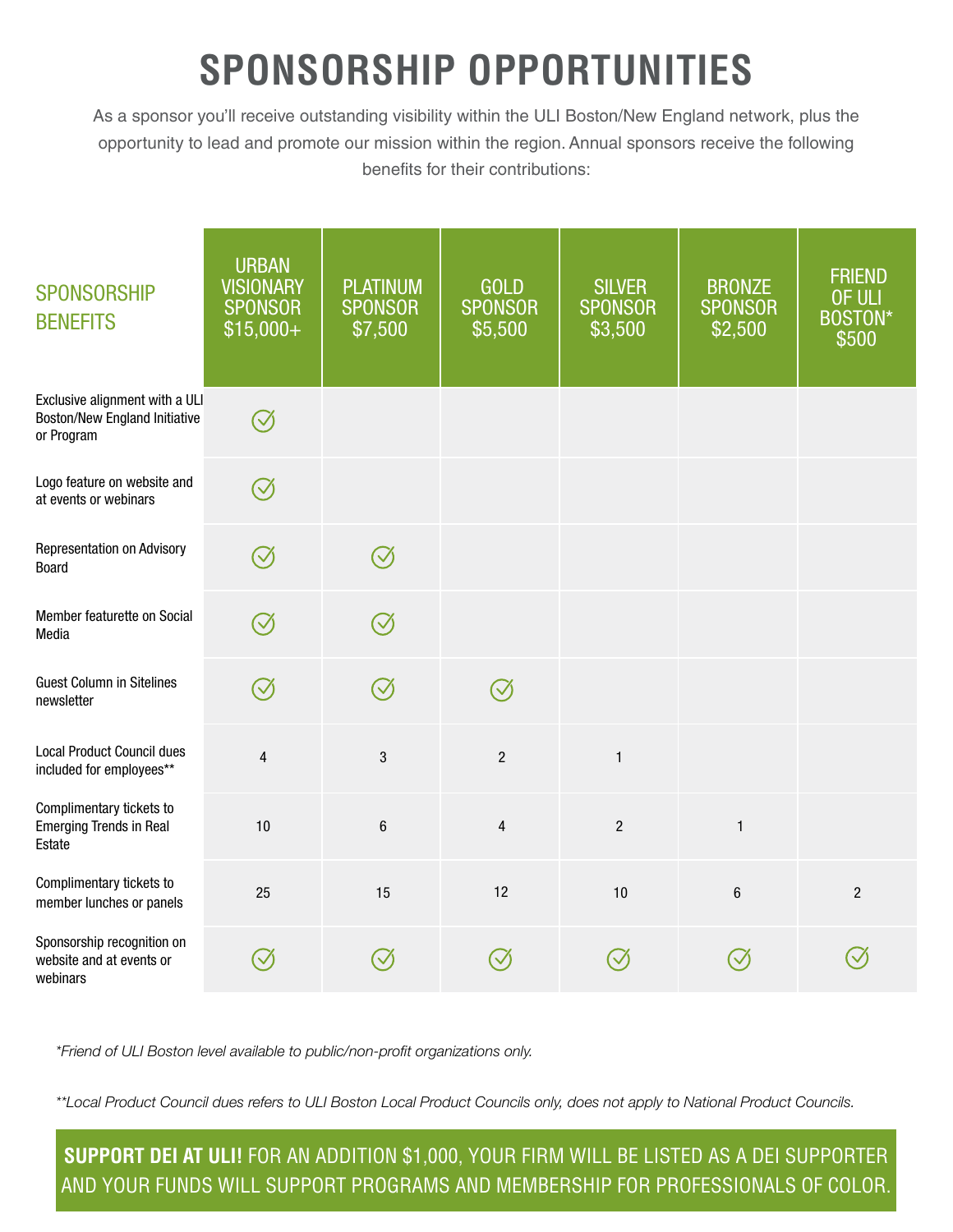### **Boston/ boston.uli.org New England**



### **INITIATIVE AND EVENT SPONSORSHIP OPPORTUNITIES**

**Becoming an annual sponsor is the most impactful way to demonstrate your commitment to the ULI mission.**  Sponsors are critical at the local level and make it possible for us to provide quality local programming and community outreach initiatives.

**Pathways to Inclusion** supports professionals of color in the land use industry. Sponsor benefits include recognition on website and in the *Sitelines* newsletter, invitation to connect with Pathways participants, along with all Annual Bronze benefits. **\$5,000**

**Webinars** draw hundreds of members to learn about pressing issues in land use or innovative real estate projects. Sponsor benefits include logo on email to 6,000 members and prospects, logo on website, live intro at webinar and complimentary registrations. **\$2,500+**

**Emerging Trends in Real Estate** draws hundreds of members each year. Sponsor benefits include logo on email to 6,000 members and prospects, logo on website, live intro at webinar and complimentary registrations. **\$2,500+**